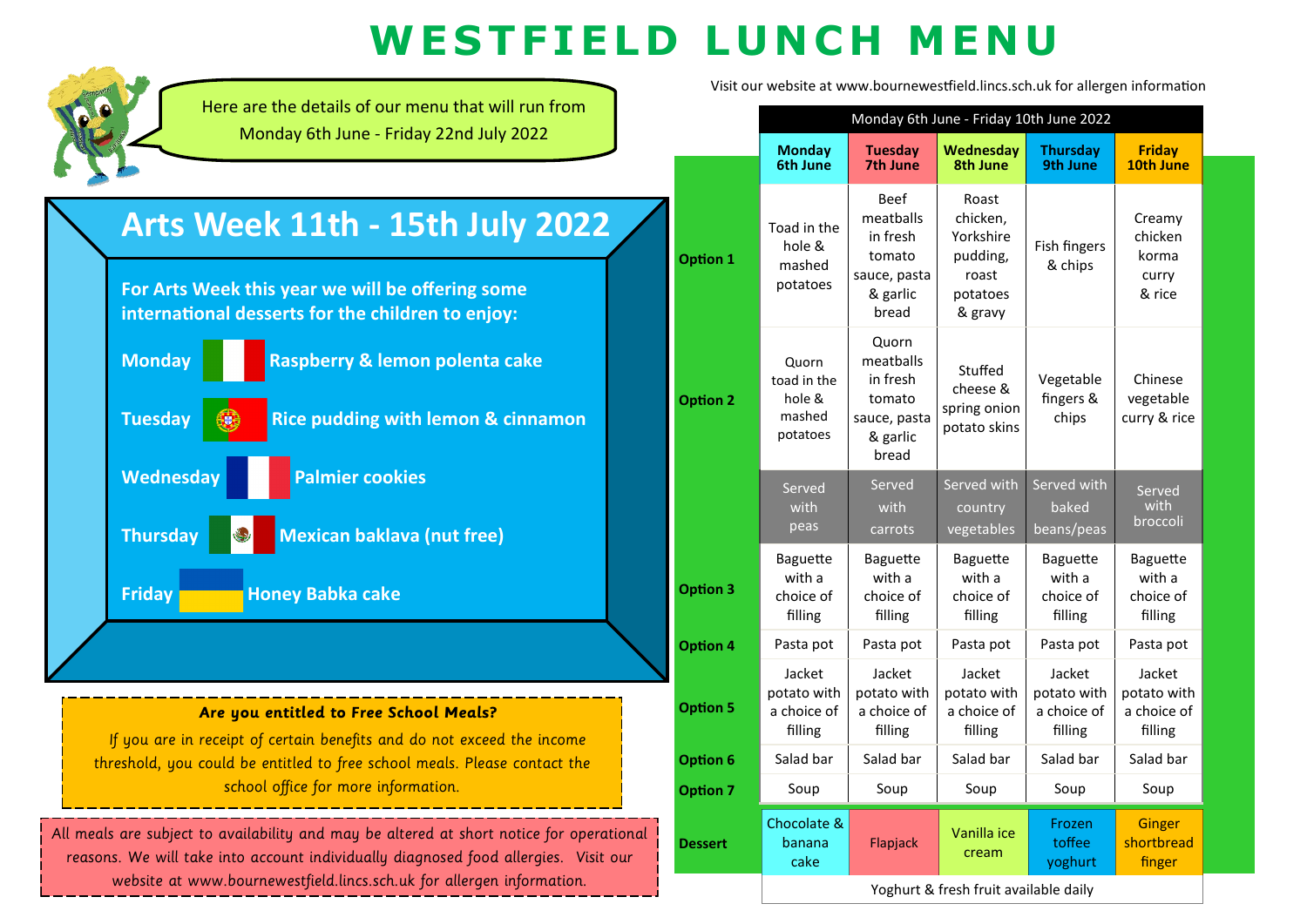

## **WESTFIELD LUNCH MENU**

Visit our website at www.bournewestfield.lincs.sch.uk for allergen information

|                 | Monday 13th June - Friday 17th June 2022          |                                                   |                                                                           |                                                   |                                                                         |  |
|-----------------|---------------------------------------------------|---------------------------------------------------|---------------------------------------------------------------------------|---------------------------------------------------|-------------------------------------------------------------------------|--|
|                 | <b>Monday</b><br>13th June                        | <b>Tuesday</b><br>14th June                       | <b>Wednesday</b><br>15th June                                             | <b>Thursday</b><br>16th June                      | <b>Friday</b><br>17th June                                              |  |
| Option 1        | Pepperoni<br>pizza &<br>potato<br>wedges          | <b>Beef</b><br>lasagne &<br>garlic bread          | Roast<br>turkey,<br>Yorkshire<br>pudding,<br>roast<br>potatoes<br>& gravy | Crispy fish<br>burger &<br>chips                  | Chicken &<br>sweetcorn<br>meatballs in<br>arrabiata<br>sauce &<br>pasta |  |
| <b>Option 2</b> | Margherita<br>pizza &<br>potato<br>wedges         | Veggie<br>lasagne &<br>garlic bread               | Cheese<br>parcels<br>& roast<br>potatoes                                  | Veggie hot<br>dog & chips                         | Tomato &<br>basil pasta<br>bake                                         |  |
|                 | Served<br>with<br>sweetcorn                       | Served with<br>broccoli                           | Served with<br>country<br>vegetables                                      | Served with<br>baked beans                        | Served with<br>peas                                                     |  |
| <b>Option 3</b> | <b>Baguette</b><br>with a<br>choice of<br>filling | <b>Baguette</b><br>with a<br>choice of<br>filling | <b>Baguette</b><br>with a<br>choice of<br>filling                         | <b>Baguette</b><br>with a<br>choice of<br>filling | <b>Baguette</b><br>with a<br>choice of<br>filling                       |  |
| <b>Option 4</b> | Pasta pot                                         | Pasta pot                                         | Pasta pot                                                                 | Pasta pot                                         | Pasta pot                                                               |  |
| <b>Option 5</b> | Jacket<br>potato with<br>a choice of<br>filling   | Jacket<br>potato with<br>a choice of<br>filling   | Jacket<br>potato with<br>a choice of<br>filling                           | Jacket<br>potato with<br>a choice of<br>filling   | Jacket<br>potato with<br>a choice of<br>filling                         |  |
| <b>Option 6</b> | Salad bar                                         | Salad bar                                         | Salad bar                                                                 | Salad bar                                         | Salad bar                                                               |  |
| <b>Option 7</b> | Soup                                              | Soup                                              | Soup                                                                      | Soup                                              | Soup                                                                    |  |
| <b>Dessert</b>  | <b>Marble</b><br>cake &<br>chocolate<br>sauce     | Arctic roll                                       | Jelly &<br>mandarins                                                      | Chocolate<br>crunch                               | Watermelon<br>& pineapple<br>slices                                     |  |
|                 | Yoghurt & fresh fruit available daily             |                                                   |                                                                           |                                                   |                                                                         |  |

|                 | Monday 20th June - Friday 24th June 2022          |                                                      |                                                                |                                                   |                                                    |  |
|-----------------|---------------------------------------------------|------------------------------------------------------|----------------------------------------------------------------|---------------------------------------------------|----------------------------------------------------|--|
|                 | <b>Monday</b><br>20th June                        | <b>Tuesday</b><br>21st June                          | Wednesdav<br>22nd June                                         | <b>Thursdav</b><br>23rd June                      | <b>Friday</b><br>24th June                         |  |
| <b>Option 1</b> | Chicken<br>goujons &<br>mashed<br>potatoes        | <b>Beef</b><br>bolognese,<br>pasta &<br>garlic bread | Roast<br>chicken,<br>stuffing,<br>roast<br>potatoes<br>& gravy | Fish fillet<br>& chips                            | Beef burger<br>in a bun<br>& potato<br>wedges      |  |
| <b>Option 2</b> | Cheese &<br>onion quiche<br>& mashed<br>potatoes  | Veggie<br>bolognese,<br>pasta &<br>garlic bread      | Cheese and<br>potato pie                                       | French<br>bread<br>tomato<br>pizza &<br>chips     | Veggie<br>burger in<br>a bun &<br>potato<br>wedges |  |
|                 | Served with<br>peas                               | Served with<br>carrots                               | Served with<br>country<br>vegetables                           | Served with<br>baked<br>beans/peas                | Served with<br>sweetcorn                           |  |
| <b>Option 3</b> | <b>Baguette</b><br>with a<br>choice of<br>filling | <b>Baguette</b><br>with a<br>choice of<br>filling    | <b>Baguette</b><br>with a<br>choice of<br>filling              | <b>Baguette</b><br>with a<br>choice of<br>filling | <b>Baguette</b><br>with a<br>choice of<br>filling  |  |
| <b>Option 4</b> | Pasta pot                                         | Pasta pot                                            | Pasta pot                                                      | Pasta pot                                         | Pasta pot                                          |  |
| <b>Option 5</b> | Jacket<br>potato with<br>a choice of<br>filling   | Jacket<br>potato with<br>a choice of<br>filling      | Jacket<br>potato with<br>a choice of<br>filling                | Jacket<br>potato with<br>a choice of<br>filling   | Jacket<br>potato with<br>a choice of<br>filling    |  |
| <b>Option 6</b> | Salad bar                                         | Salad bar                                            | Salad bar                                                      | Salad bar                                         | Salad bar                                          |  |
| <b>Option 7</b> | Soup                                              | Soup                                                 | Soup                                                           | Soup                                              | Soup                                               |  |
| <b>Dessert</b>  | Apple<br>crumble &<br>custard                     | Oaty<br>crunchy<br>biscuit                           | Strawberry<br>jelly                                            | Lemon &<br>blueberry<br>cake                      | Chocolate<br>cookie                                |  |
|                 | Yoghurt & fresh fruit available daily             |                                                      |                                                                |                                                   |                                                    |  |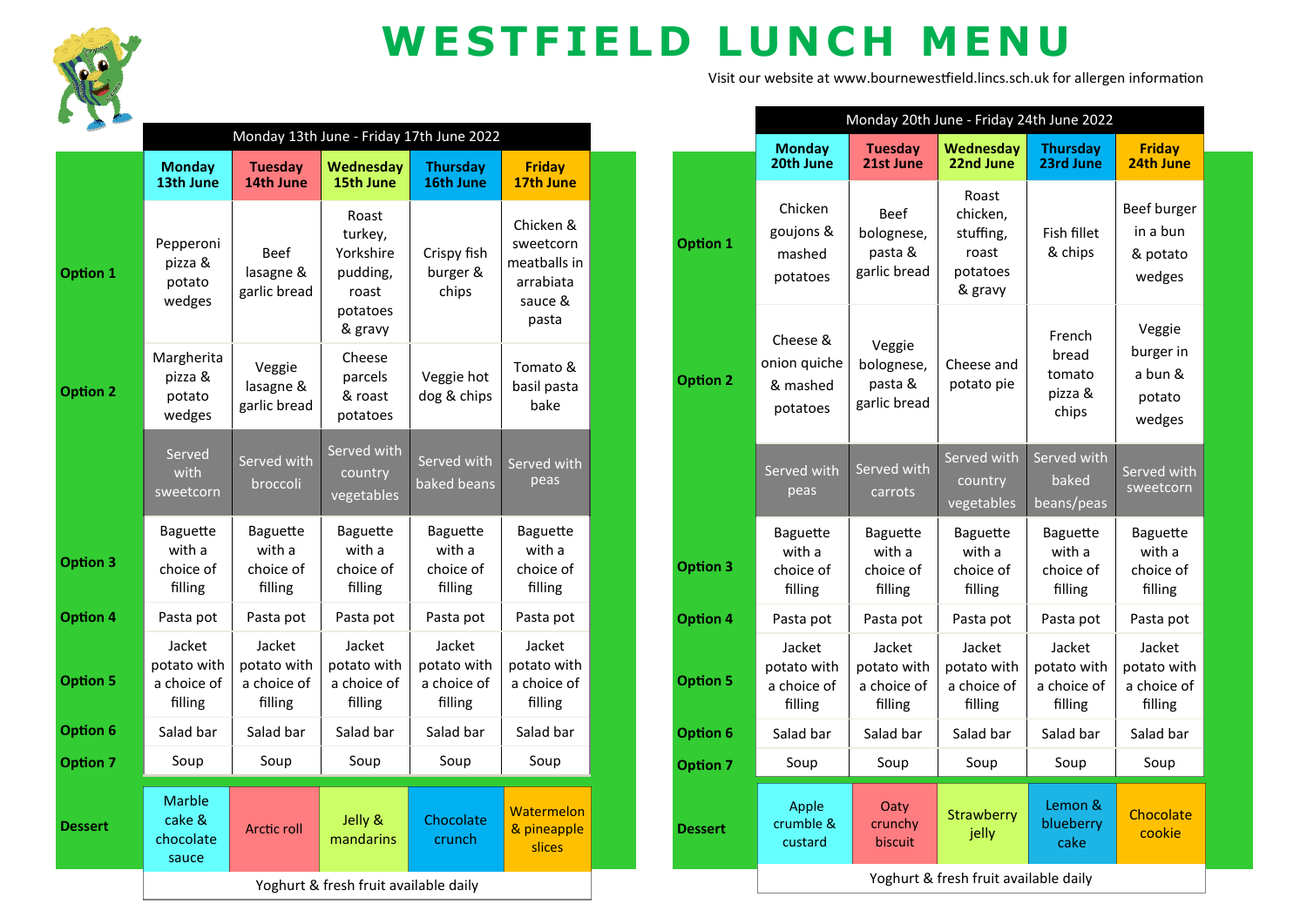

## **WESTFIELD LUNCH MENU**

|                 | Monday 27th June - Friday 1st July 2022              |                                                                                     |                                                                            |                                                   |                                                   |  |
|-----------------|------------------------------------------------------|-------------------------------------------------------------------------------------|----------------------------------------------------------------------------|---------------------------------------------------|---------------------------------------------------|--|
|                 | <b>Monday</b><br>27th June                           | <b>Tuesday</b><br>28th June                                                         | <b>Wednesday</b><br>29th June                                              | <b>Thursday</b><br>30th June                      | <b>Friday</b><br><b>1st July</b>                  |  |
| <b>Option 1</b> | Toad in the<br>hole &<br>mashed<br>potatoes          | <b>Beef</b><br>meatballs<br>in fresh<br>tomato<br>sauce, pasta<br>& garlic<br>bread | Roast<br>chicken,<br>Yorkshire<br>pudding,<br>roast<br>potatoes<br>& gravy | Fish fingers<br>& chips                           | Creamy<br>chicken<br>korma<br>curry<br>& rice     |  |
| <b>Option 2</b> | Quorn<br>toad in the<br>hole &<br>mashed<br>potatoes | Quorn<br>meatballs<br>in fresh<br>tomato<br>sauce, pasta<br>& garlic<br>bread       | Stuffed<br>cheese &<br>spring onion<br>potato skins                        | Vegetable<br>fingers &<br>chips                   | Chinese<br>vegetable<br>curry & rice              |  |
|                 | Served<br>with<br>peas                               | Served<br>with<br>carrots                                                           | Served with<br>country<br>vegetables                                       | Served with<br>baked<br>beans/peas                | Served<br>with<br>broccoli                        |  |
| <b>Option 3</b> | <b>Baguette</b><br>with a<br>choice of<br>filling    | <b>Baguette</b><br>with a<br>choice of<br>filling                                   | <b>Baguette</b><br>with a<br>choice of<br>filling                          | <b>Baguette</b><br>with a<br>choice of<br>filling | <b>Baguette</b><br>with a<br>choice of<br>filling |  |
| <b>Option 4</b> | Pasta pot                                            | Pasta pot                                                                           | Pasta pot                                                                  | Pasta pot                                         | Pasta pot                                         |  |
| <b>Option 5</b> | Jacket<br>potato with<br>a choice of<br>filling      | Jacket<br>potato with<br>a choice of<br>filling                                     | Jacket<br>potato with<br>a choice of<br>filling                            | Jacket<br>potato with<br>a choice of<br>filling   | Jacket<br>potato with<br>a choice of<br>filling   |  |
| <b>Option 6</b> | Salad bar                                            | Salad bar                                                                           | Salad bar                                                                  | Salad bar                                         | Salad bar                                         |  |
| <b>Option 7</b> | Soup                                                 | Soup                                                                                | Soup                                                                       | Soup                                              | Soup                                              |  |
| <b>Dessert</b>  | Chocolate &<br>banana<br>cake                        | Flapjack                                                                            | Vanilla ice<br>cream                                                       | Frozen<br>toffee<br>yoghurt                       | <b>Ginger</b><br>shortbread<br>finger             |  |
|                 | Yoghurt & fresh fruit available daily                |                                                                                     |                                                                            |                                                   |                                                   |  |

Visit our website at www.bournewestfield.lincs.sch.uk for allergen information

|                 | Monday 4th July - Friday 8th July 2022            |                                                   |                                                                           |                                                   |                                                                         |  |
|-----------------|---------------------------------------------------|---------------------------------------------------|---------------------------------------------------------------------------|---------------------------------------------------|-------------------------------------------------------------------------|--|
|                 | <b>Monday</b><br>4th July                         | <b>Tuesday</b><br><b>5th July</b>                 | Wednesday<br>6th July                                                     | <b>Thursday</b><br>7th July                       | <b>Friday</b><br><b>8th July</b>                                        |  |
| <b>Option 1</b> | Pepperoni<br>pizza &<br>potato<br>wedges          | <b>Beef</b><br>lasagne &<br>garlic bread          | Roast<br>turkey,<br>Yorkshire<br>pudding,<br>roast<br>potatoes<br>& gravy | Crispy fish<br>burger &<br>chips                  | Chicken &<br>sweetcorn<br>meatballs in<br>arrabiata<br>sauce &<br>pasta |  |
| <b>Option 2</b> | Margherita<br>pizza &<br>potato<br>wedges         | Veggie<br>lasagne &<br>garlic bread               | Cheese<br>parcels &<br>roast<br>potatoes                                  | Veggie<br>hot dog<br>& chips                      | Tomato &<br>basil pasta<br>bake                                         |  |
|                 | Served<br>with<br>sweetcorn                       | Served<br>with<br>broccoli                        | Served with<br>country<br>vegetables                                      | Served with<br>baked<br>beans                     | Served<br>with<br>peas                                                  |  |
| <b>Option 3</b> | <b>Baguette</b><br>with a<br>choice of<br>filling | <b>Baguette</b><br>with a<br>choice of<br>filling | <b>Baguette</b><br>with a<br>choice of<br>filling                         | <b>Baguette</b><br>with a<br>choice of<br>filling | <b>Baguette</b><br>with a<br>choice of<br>filling                       |  |
| <b>Option 4</b> | Pasta pot                                         | Pasta pot                                         | Pasta pot                                                                 | Pasta pot                                         | Pasta pot                                                               |  |
| <b>Option 5</b> | Jacket<br>potato with<br>a choice of<br>filling   | Jacket<br>potato with<br>a choice of<br>filling   | Jacket<br>potato with<br>a choice of<br>filling                           | Jacket<br>potato with<br>a choice of<br>filling   | Jacket<br>potato with<br>a choice of<br>filling                         |  |
| Option 6        | Salad bar                                         | Salad bar                                         | Salad bar                                                                 | Salad bar                                         | Salad bar                                                               |  |
| <b>Option 7</b> | Soup                                              | Soup                                              | Soup                                                                      | Soup                                              | Soup                                                                    |  |
| <b>Dessert</b>  | Marble cake<br>& chocolate<br>sauce               | <b>Arctic roll</b>                                | Jelly &<br>mandarins                                                      | Chocolate<br>crunch                               | Watermelon<br>& pineapple<br>slices                                     |  |
|                 | Yoghurt & fresh fruit available daily             |                                                   |                                                                           |                                                   |                                                                         |  |